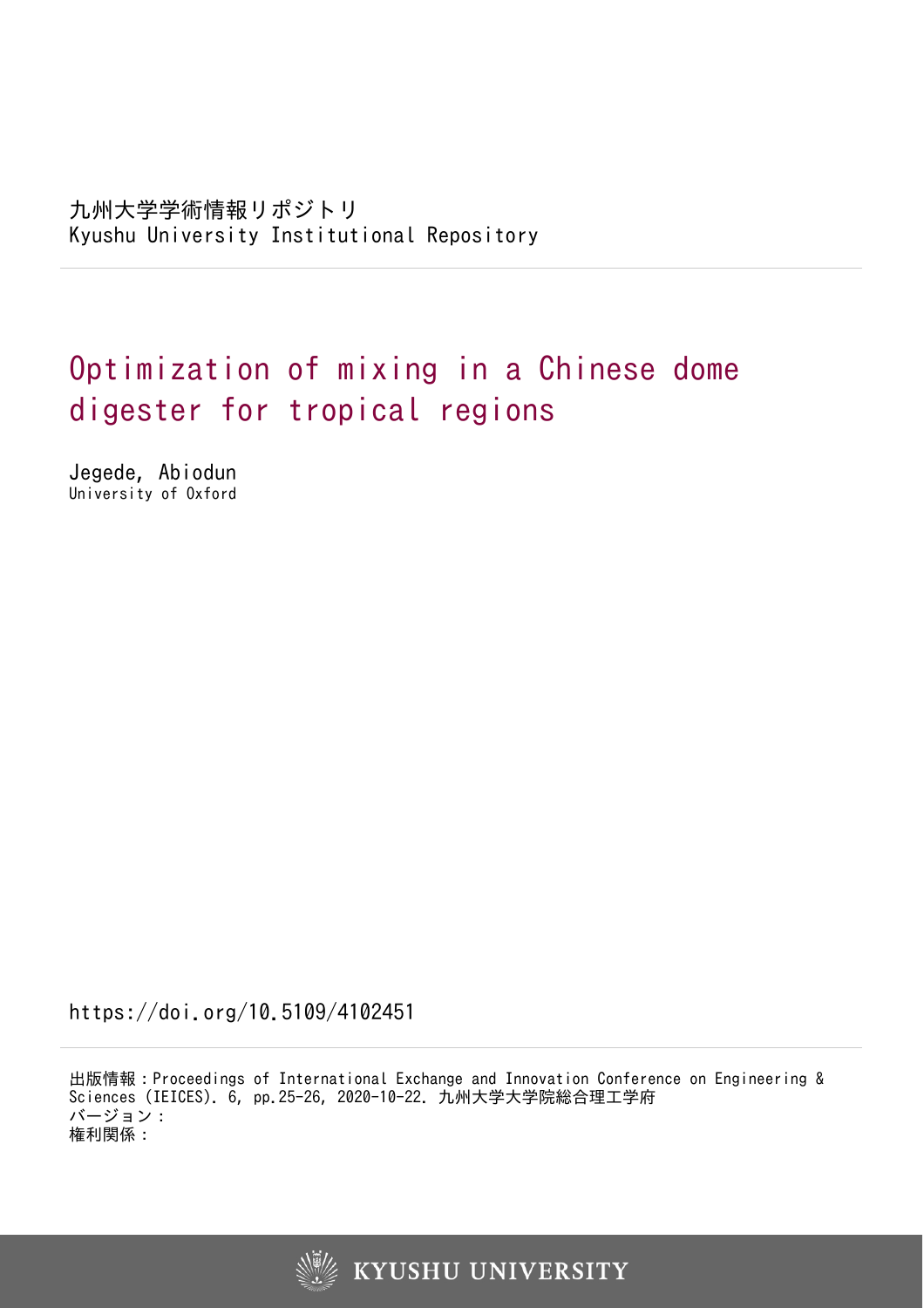

**6 th International Exchange and Innovation Conference on Engineering & Sciences Kyushu University, Fukuoka, Japan October 22nd -23rd , 2020**

## Keynote Speaker

### Abiodun Jegede

Postdoctoral Researcher, Chemical Engineering Engineering Science, University of Oxford, United Kingdom Email: [abiodun.jegede@eng.ox.ac.uk](mailto:abiodun.jegede@eng.ox.ac.uk)



#### Short Biography

Abiodun Jegede is a Postdoctoral Researcher at the Engineering Science Department and Fellow at Oxford Martin School, University of Oxford, United Kingdom. He holds a BTech in Physics from Federal University of Technology Akure, Nigeria, MSc in Renewable Energy Engineering from Heriot Watt University, Edinburgh, United Kingdom and PhD in Environmental Technology from Wageningen University, The Netherlands. His major research interests are in anaerobic digestion, hydrolysis and biorefinery. He has supervised many undergraduate students in this field and renewable energy in general. Abiodun has won many research grants and awards as well as published many journal articles and he is a reviewer for two environmental and waste management journals. He is an associate member of the Institution of Chemical Engineers (IChemE) and an active committee member of the Thames Valley group of the same body in United Kingdom.